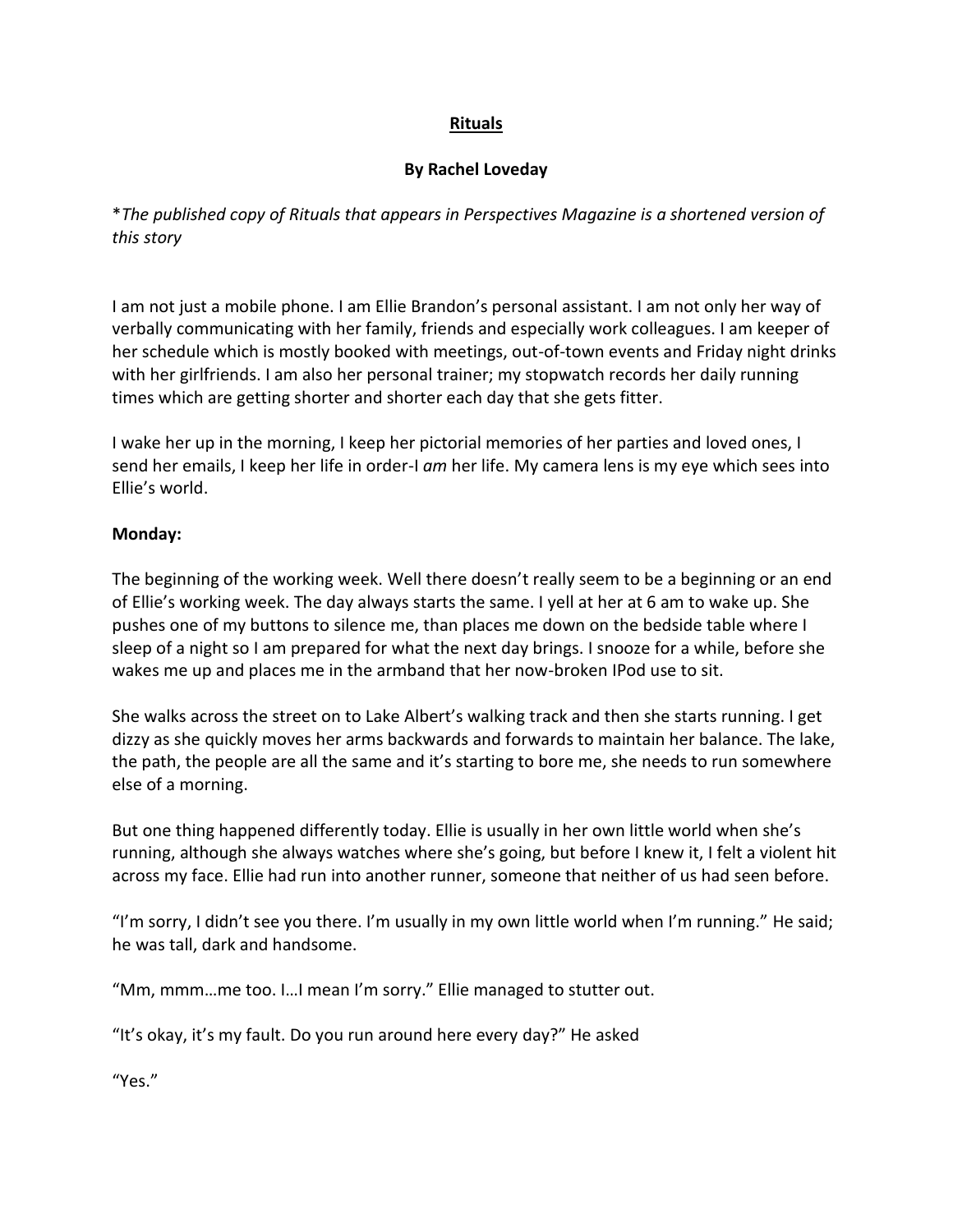"Impressive, I wish I was that dedicated, I can only manage three or four days. I'm Noah Westfield."

"Ellie Brandon." She said, offering out her hand. "Nice to meet you, I'm sorry to cut this short, but I have to get to work."

"Now? It's 6.30!"

"A woman's work is never done."

"Well, I guess I'll see you around."

"Maybe."

Ellie wasn't exactly a natural at flirting, but judging by the increased velocity in her running, I knew she saw something she liked.

\*\*\*\*\*

"So, who is this new editor-in-chief?" Ellie asked photographer; Jenny Lyndon as she sat down at her desk at *The Advertiser,* where she'd spend hours editing and even re-writing the pieces that everyone in Wagga sees in the Health section.

"I don't know his name, but I saw him in Peter's office last Wednesday. He looks like some pretty boy from the city."

"Great, like we really need another one of *those* around here. When is he supposed to start?"

"Friday."

When Ellie goes to work, I stay in her black leather handbag for the day. I feel lonely in the darkness of the bottom of her bag with her wallet, car keys and glasses case. I'm guessing that the bag is sitting on the desk nearby as I can hear the whole conversation, although it's a little muffled. All I can do is wait until the day is over to see into Ellie's world again. I hear Jenny come by again later asking her to lunch, Peter telling her that she has to cover the new gym opening and the phone ring a few times.

\*\*\*\*\*

# **Wednesday:**

Pay day. After her morning run, in which we are no longer alone as Noah Westfield ran into us again yesterday and Ellie asked him to meet her for another run tomorrow. During her lunch hour, Ellie places me in a black leather holster, and then clips me onto her hip whilst she pays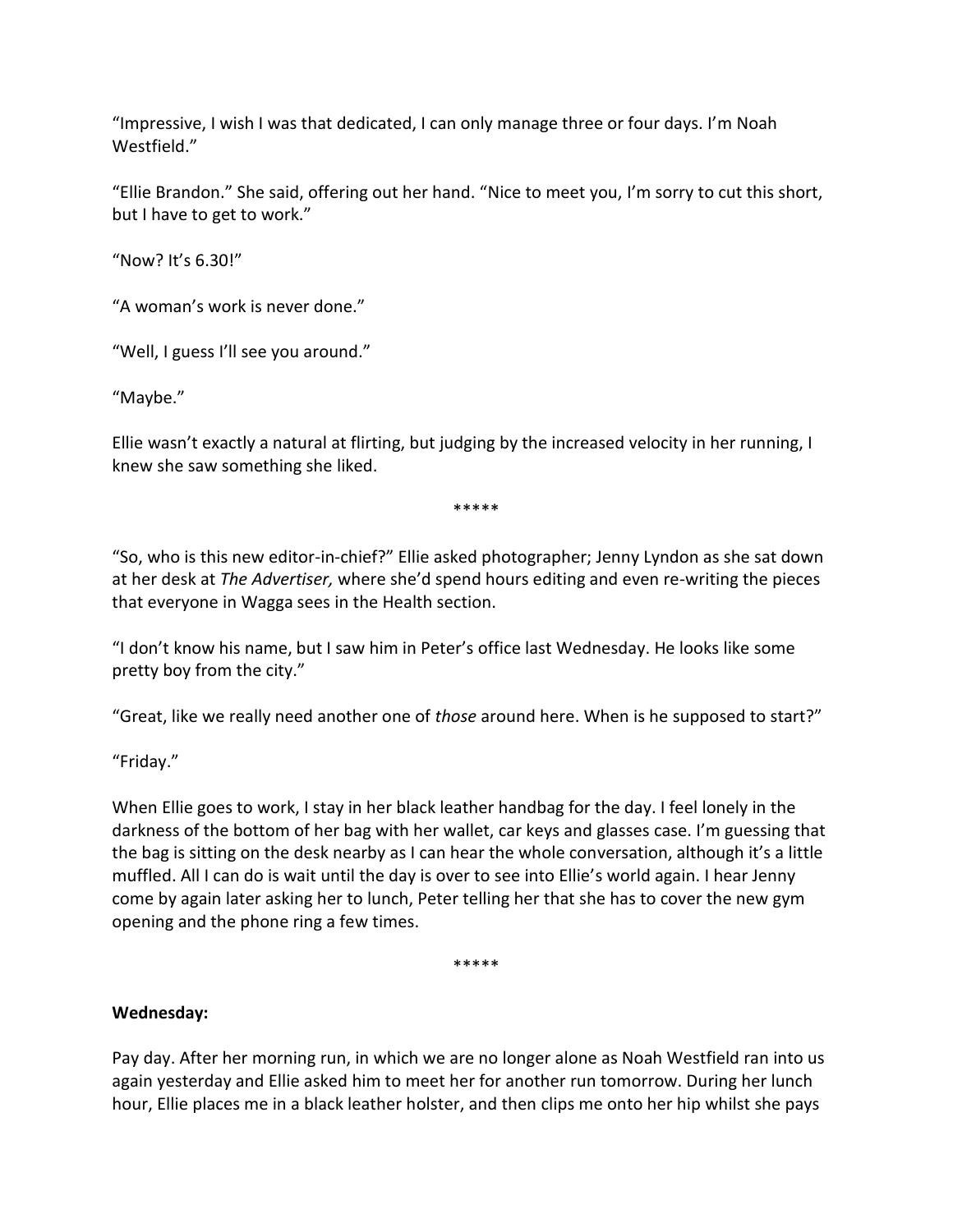her bills and covers the new gym opening. The holster is comfy and keeps the sun out of my eye, although I'm always afraid of falling off her hip, I have a few times and sometimes I fall so hard that I split open. Ellie just puts me back together like nothing happened, but it hurts like hell.

## **Friday:**

A busy day. Once again, Ellie places me in the roomy holster, whilst she rushes to the bakery on her way to work to get the "farewell cake" for Peter's party tonight.

I've been watching her all day, as she forgot to take me out of the holster.

Peter's farewell was nothing spectacular. It was just all the staff at The *Advertiser* having drinks and cake in the conference room, toasting to his ten years of hard work and dedication.

\*\*\*\*\*\*\*

"I'd like to thank you all for the party, but it wasn't necessary. It has been a joy working with all of you for these past ten years, but I am getting too old and my golf swing needs more of my time. It gives me great pleasure to introduce the *Advertiser's* new editor-in-chief; Noah Westfield."

\*\*\*\*\*\*

I couldn't hear Ellie very clearly, but I thought I heard her say; "Well I'll be damned!"

Noah told Ellie on our last run that he moved here to start a new job, but he didn't tell us what it was. Ellie waited for Noah to come to her as Peter introduced him to all fifty staff there, it was another twenty minutes before they reached her.

"Noah Westfield, this is the editor of our Health section…."

"Ellie Brandon." Noah finished for him.

"You two know each other?"

"Yes, we met a few days ago."

"Oh, okay. Well has Noah told you that he's from Wollongong? He was the features editor at the *Mercury*."

"No, he didn't."